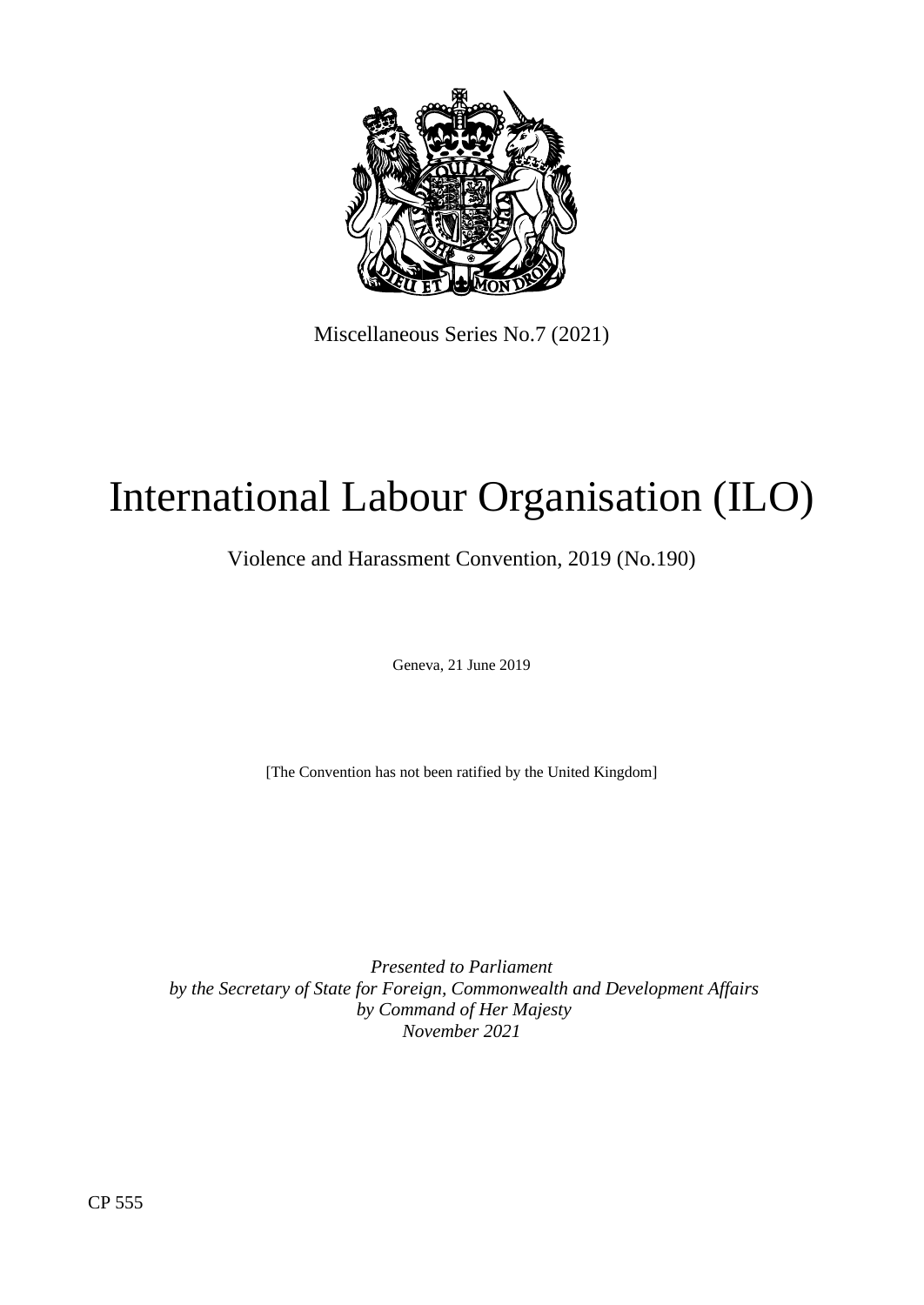

© Crown copyright 2021

This publication is licensed under the terms of the Open Government Licence v3.0 except where otherwise stated. To view this licence, visit [nationalarchives.gov.uk/doc/open-government-licence/version/3](http://www.nationalarchives.gov.uk/doc/open-government-licence/version/3)

Where we have identified any third party copyright information you will need to obtain permission from the copyright holders concerned.

This publication is available at [www.gov.uk/official-documents](http://www.gov.uk/official-documents)

Any enquiries regarding this publication should be sent to us at Treaty Section, Foreign, Commonwealth and Development Office, King Charles Street, London, SW1A 2AH

ISBN 978-1-5286-2996-6 E02691702 11/21

Printed on paper containing 75% recycled fibre content minimum

Printed in the UK by HH Global on behalf of the Controller of Her Majesty's Stationery **Office**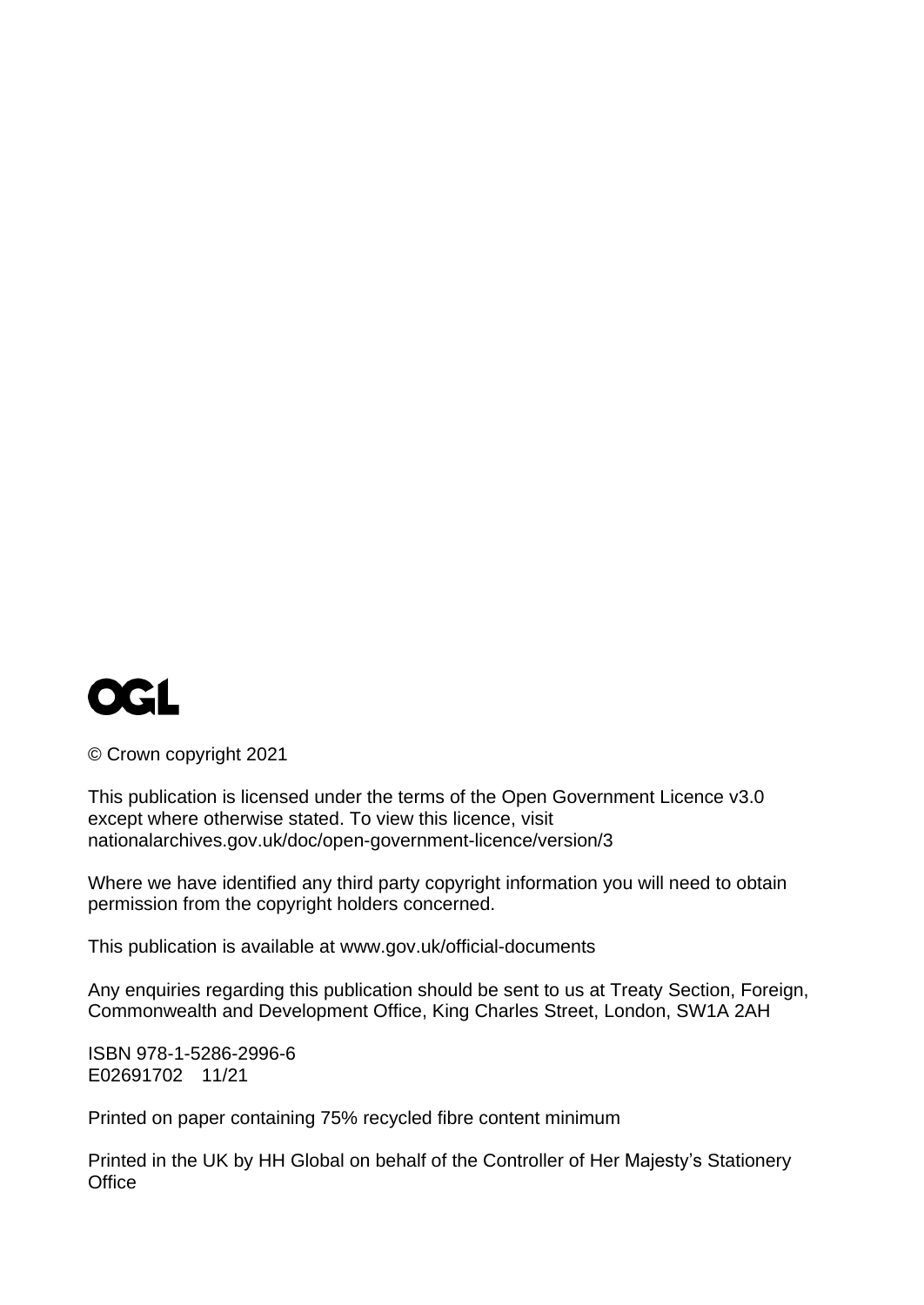# **INTERNATIONAL LABOUR ORGANISATION (ILO) VIOLENCE AND HARASSMENT CONVENTION, 2019 (NO.190)**

The General Conference of the International Labour Organization,

Having been convened at Geneva by the Governing Body of the International Labour Office, and having met in its 108th (Centenary) Session on 10 June 2019, and

Recalling that the Declaration of Philadelphia affirms that all human beings, irrespective of race, creed or sex, have the right to pursue both their material wellbeing and their spiritual development in conditions of freedom and dignity, of economic security and equal opportunity, and

Reaffirming the relevance of the fundamental Conventions of the International Labour Organization, and

Recalling other relevant international instruments such as the Universal Declaration of Human Rights, the International Covenant on Civil and Political Rights, the International Covenant on Economic, Social and Cultural Rights, the International Convention on the Elimination of All Forms of Racial Discrimination, the Convention on the Elimination of All Forms of Discrimination against Women, the International Convention on the Protection of the Rights of All Migrant Workers and Members of Their Families, and the Convention on the Rights of Persons with Disabilities, and

Recognizing the right of everyone to a world of work free from violence and harassment, including gender-based violence and harassment, and

Recognizing that violence and harassment in the world of work can constitute a human rights violation or abuse, and that violence and harassment is a threat to equal opportunities, is unacceptable and incompatible with decent work, and

Recognizing the importance of a work culture based on mutual respect and dignity of the human being to prevent violence and harassment, and

Recalling that Members have an important responsibility to promote a general environment of zero tolerance to violence and harassment in order to facilitate the prevention of such behaviours and practices, and that all actors in the world of work must refrain from, prevent and address violence and harassment, and

Acknowledging that violence and harassment in the world of work affects a person's psychological, physical and sexual health, dignity, and family and social environment, and

Recognizing that violence and harassment also affects the quality of public and private services, and may prevent persons, particularly women, from accessing, and remaining and advancing in the labour market, and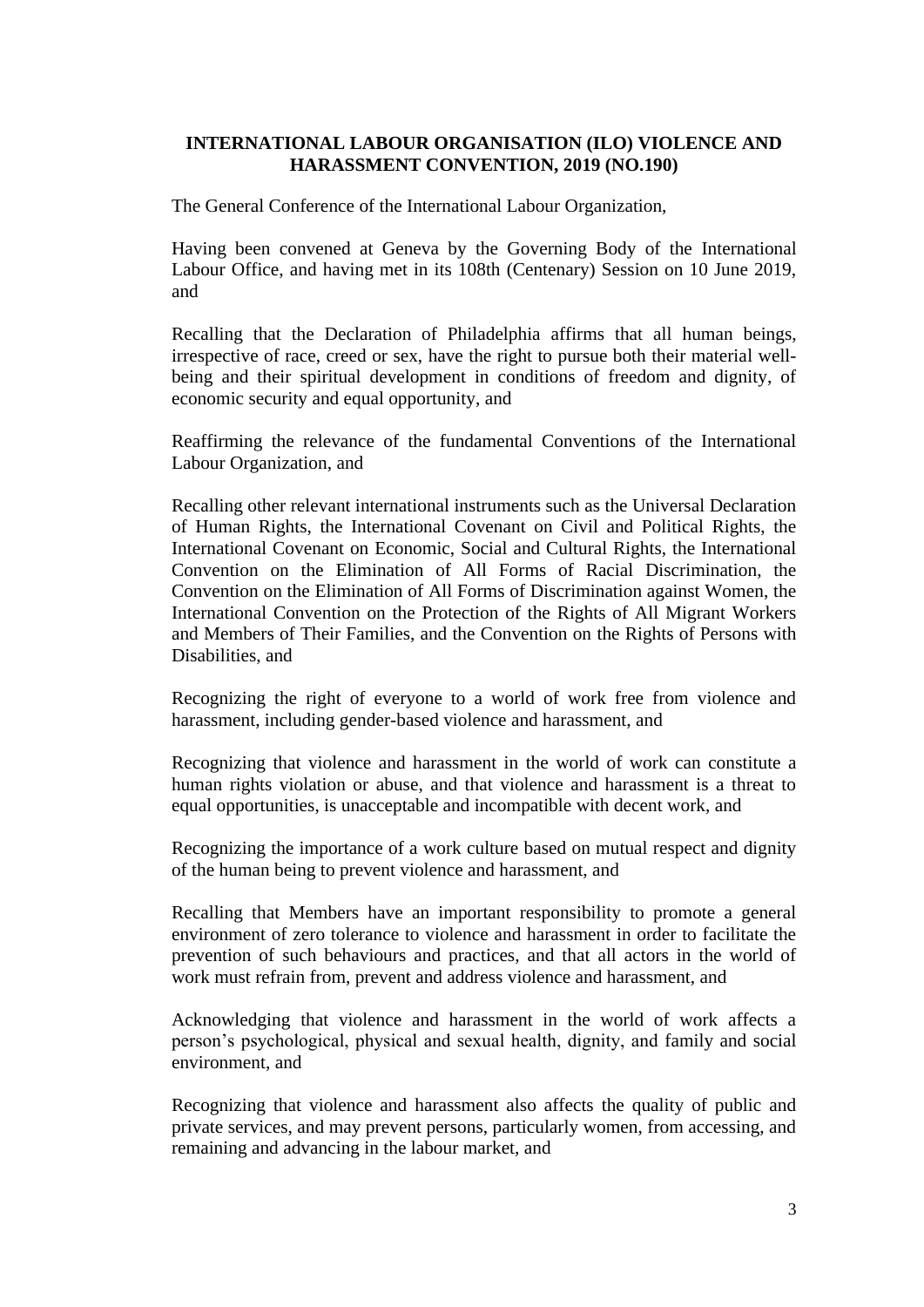Noting that violence and harassment is incompatible with the promotion of sustainable enterprises and impacts negatively on the organization of work, workplace relations, worker engagement, enterprise reputation, and productivity, and

Acknowledging that gender-based violence and harassment disproportionately affects women and girls, and recognizing that an inclusive, integrated and genderresponsive approach, which tackles underlying causes and risk factors, including gender stereotypes, multiple and intersecting forms of discrimination, and unequal gender-based power relations, is essential to ending violence and harassment in the world of work, and

Noting that domestic violence can affect employment, productivity and health and safety, and that governments, employers' and workers' organizations and labour market institutions can help, as part of other measures, to recognize, respond to and address the impacts of domestic violence, and

Having decided upon the adoption of certain proposals concerning violence and harassment in the world of work, which is the fifth item on the agenda of the session, and

Having determined that these proposals shall take the form of an international Convention,

adopts this twenty-first day of June of the year two thousand and nineteen the following Convention, which may be cited as the Violence and Harassment Convention, 2019:

# I. Definitions

# Article 1

- 1. For the purposes of this Convention:
- (a) the term "violence and harassment" in the world of work refers to range of unacceptable behaviours and practices, or threats thereof, whether a single occurrence or repeated, that aim at, result in, or are likely to result in physical, psychological, sexual or economic harm, and includes gender-based violence and harassment;
- (b) the term "gender-based violence and harassment" means violence and harassment directed at persons because of their sex or gender, or affecting persons of a particular sex or gender disproportionately, and includes sexual harassment.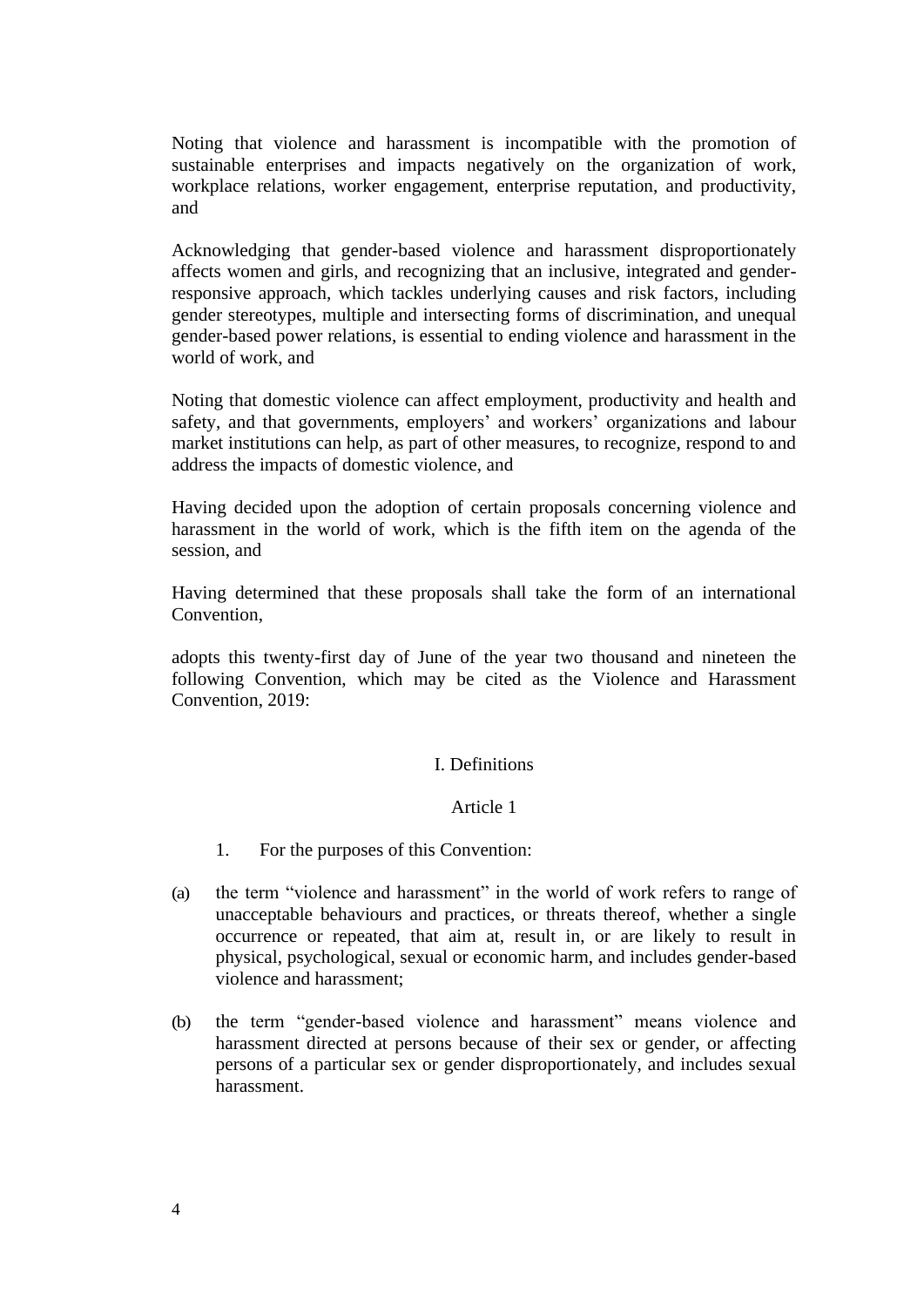2. Without prejudice to subparagraphs (a) and (b) of paragraph 1 of this Article, definitions in national laws and regulations may provide for a single concept or separate concepts.

## II. Scope

#### Article 2

1. This Convention protects workers and other persons in the world of work, including employees as defined by national law and practice, as well as persons working irrespective of their contractual status, persons in training, including interns and apprentices, workers whose employment has been terminated, volunteers, jobseekers and job applicants, and individuals exercising the authority, duties or responsibilities of an employer.

2. This Convention applies to all sectors, whether private or public, both in the formal and informal economy, and whether in urban or rural areas.

## Article 3

This Convention applies to violence and harassment in the world of work occurring in the course of, linked with or arising out of work:

- (a) in the workplace, including public and private spaces where they are a place of work;
- (b) in places where the worker is paid, takes a rest break or a meal, or uses sanitary, washing and changing facilities;
- (c) during work-related trips, travel, training, events or social activities;
- (d) through work-related communications, including those enabled by information and communication technologies;
- (e) in employer-provided accommodation; and
- (f) when commuting to and from work.

## III. Core principles

## Article 4

1. Each Member which ratifies this Convention shall respect, promote and realize the right of everyone to a world of work free from violence and harassment.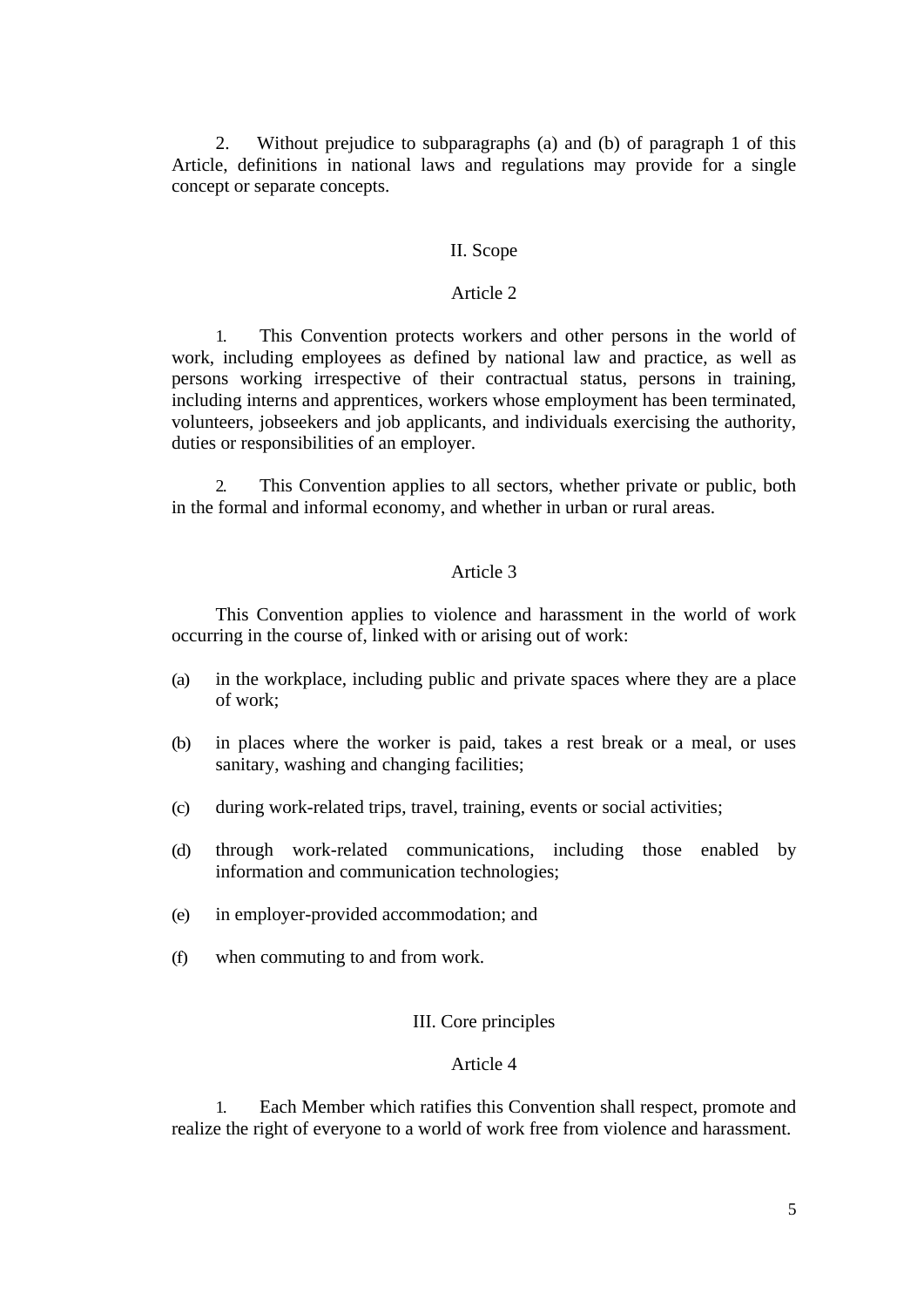2. Each Member shall adopt, in accordance with national law and circumstances and in consultation with representative employers' and workers' organizations, an inclusive, integrated and gender-responsive approach for the prevention and elimination of violence and harassment in the world of work. Such an approach should take into account violence and harassment involving third parties, where applicable, and includes:

- (a) prohibiting in law violence and harassment;
- (b) ensuring that relevant policies address violence and harassment;
- (c) adopting a comprehensive strategy in order to implement measures to prevent and combat violence and harassment;
- (d) establishing or strengthening enforcement and monitoring mechanisms;
- (e) ensuring access to remedies and support for victims;
- (f) providing for sanctions;
- (g) developing tools, guidance, education and training, and raising awareness, in accessible formats as appropriate; and
- (h) ensuring effective means of inspection and investigation of cases of violence and harassment, including through labour inspectorates or other competent bodies.

3. In adopting and implementing the approach referred to in paragraph 2 of this Article, each Member shall recognize the different and complementary roles and functions of governments, and employers and workers and their respective organizations, taking into account the varying nature and extent of their respective responsibilities.

#### Article 5

With a view to preventing and eliminating violence and harassment in the world of work, each Member shall respect, promote and realize the fundamental principles and rights at work, namely freedom of association and the effective recognition of the right to collective bargaining, the elimination of all forms of forced or compulsory labour, the effective abolition of child labour and the elimination of discrimination in respect of employment and occupation, as well as promote decent work.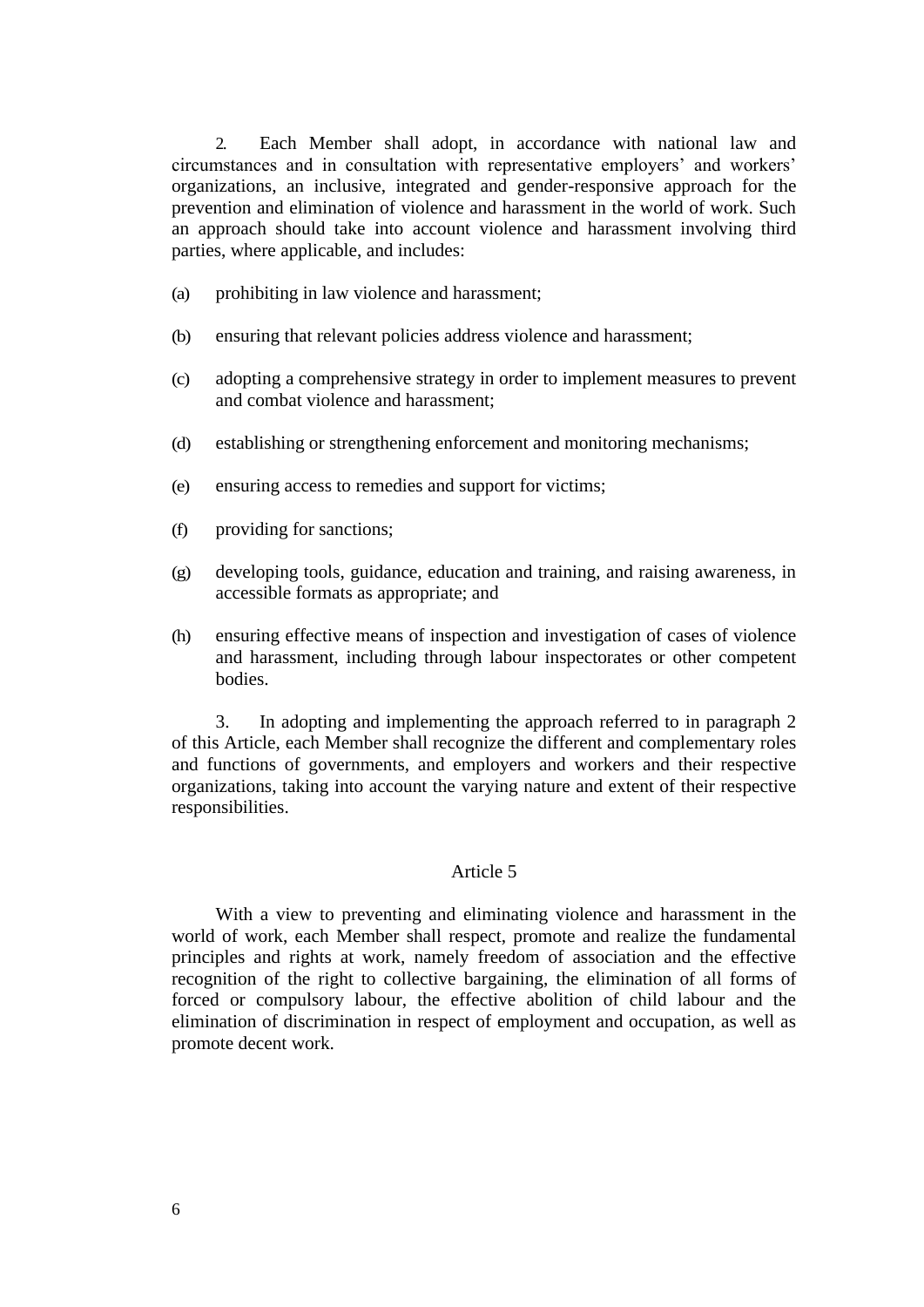#### Article 6

Each Member shall adopt laws, regulations and policies ensuring the right to equality and non-discrimination in employment and occupation, including for women workers, as well as for workers and other persons belonging to one or more vulnerable groups or groups in situations of vulnerability that are disproportionately affected by violence and harassment in the world of work.

#### IV. Protection and prevention

#### Article 7

Without prejudice to and consistent with Article 1, each Member shall adopt laws and regulations to define and prohibit violence and harassment in the world of work, including gender-based violence and harassment.

#### Article 8

Each Member shall take appropriate measures to prevent violence and harassment in the world of work, including:

- (a) recognizing the important role of public authorities in the case of informal economy workers;
- (b) identifying, in consultation with the employers' and workers' organizations concerned and through other means, the sectors or occupations and work arrangements in which workers and other persons concerned are more exposed to violence and harassment; and
- (c) taking measures to effectively protect such persons.

#### Article 9

Each Member shall adopt laws and regulations requiring employers to take appropriate steps commensurate with their degree of control to prevent violence and harassment in the world of work, including gender- based violence and harassment, and in particular, so far as is reasonably practicable, to:

- (a) adopt and implement, in consultation with workers and their representatives, a workplace policy on violence and harassment;
- (b) take into account violence and harassment and associated psychosocial risks in the management of occupational safety and health;
- (c) identify hazards and assess the risks of violence and harassment, with the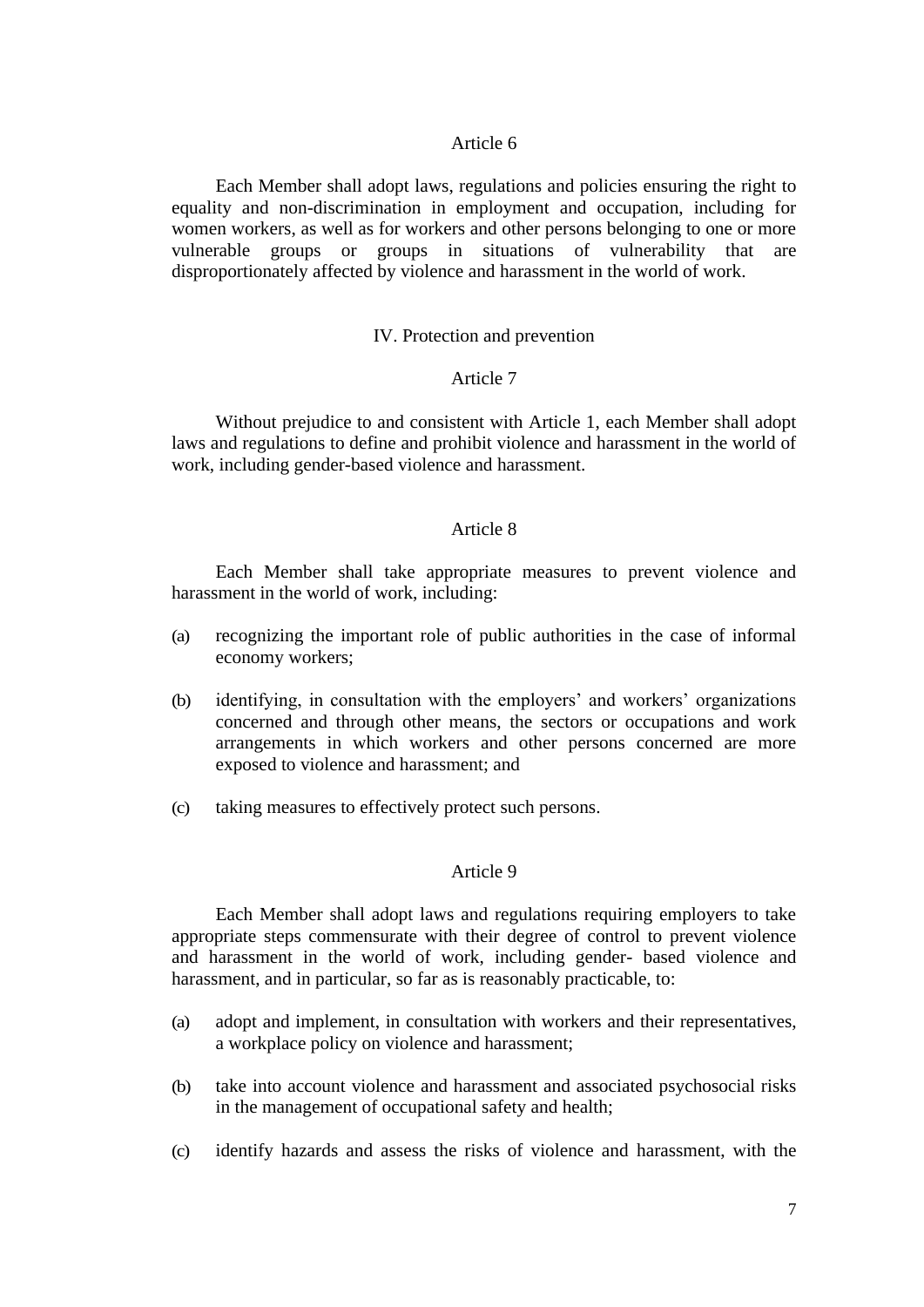participation of workers and their representatives, and take measures to prevent and control them; and

(d) provide to workers and other persons concerned information and training, in accessible formats as appropriate, on the identified hazards and risks of violence and harassment and the associated prevention and protection measures, including on the rights and responsibilities of workers and other persons concerned in relation to the policy referred to in subparagraph (a) of this Article.

#### V. Enforcement and remedies

## Article 10

Each Member shall take appropriate measures to:

- (a) monitor and enforce national laws and regulations regarding violence and harassment in the world of work;
- (b) ensure easy access to appropriate and effective remedies and safe, fair and effective reporting and dispute resolution mechanisms and procedures in cases of violence and harassment in the world of work, such as:
	- (i) complaint and investigation procedures, as well as, where appropriate, dispute resolution mechanisms at the workplace level;
	- (ii) dispute resolution mechanisms external to the workplace;
	- (iii) courts or tribunals;
	- (iv) protection against victimization of or retaliation against complainants, victims, witnesses and whistle-blowers; and
	- (v) legal, social, medical and administrative support measures for complainants and victims;
- (c) protect the privacy of those individuals involved and confidentiality, to the extent possible and as appropriate, and ensure that requirements for privacy and confidentiality are not misused;
- (d) provide for sanctions, where appropriate, in cases of violence and harassment in the world of work;
- (e) provide that victims of gender-based violence and harassment in the world of work have effective access to gender-responsive, safe and effective complaint and dispute resolution mechanisms, support, services and remedies;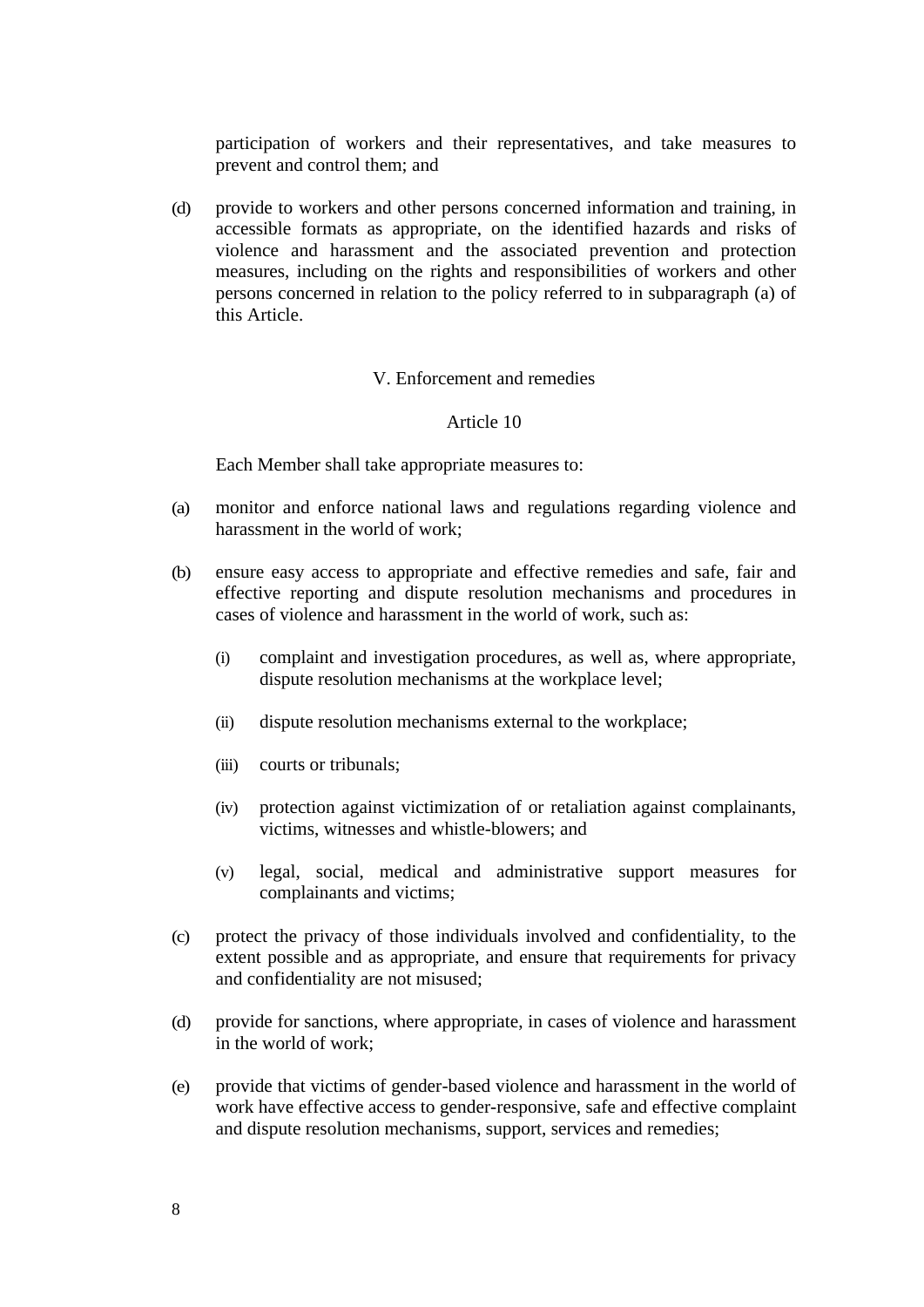- (f) recognize the effects of domestic violence and, so far as is reasonably practicable, mitigate its impact in the world of work;
- (g) ensure that workers have the right to remove themselves from a work situation which they have reasonable justification to believe presents an imminent and serious danger to life, health or safety due to violence and harassment, without suffering retaliation or other undue consequences, and the duty to inform management; and
- (h) ensure that labour inspectorates and other relevant authorities, as appropriate, are empowered to deal with violence and harassment in the world of work, including by issuing orders requiring measures with immediate executory force, and orders to stop work in cases of an imminent danger to life, health or safety, subject to any right of appeal to a judicial or administrative authority which may be provided by law.

# VI. Guidance, training and awareness-raising

## Article 11

Each Member, in consultation with representative employers' and workers' organizations, shall seek to ensure that:

- (a) violence and harassment in the world of work is addressed in relevant national policies, such as those concerning occupational safety and health, equality and non-discrimination, and migration;
- (b) employers and workers and their organizations, and relevant authorities, are provided with guidance, resources, training or other tools, in accessible formats as appropriate, on violence and harassment in the world of work, including on gender-based violence and harassment; and
- (c) initiatives, including awareness-raising campaigns, are undertaken.

## VII. Methods of application

## Article 12

The provisions of this Convention shall be applied by means of national laws and regulations, as well as through collective agreements or other measures consistent with national practice, including by extending or adapting existing occupational safety and health measures to cover violence and harassment and developing specific measures where necessary.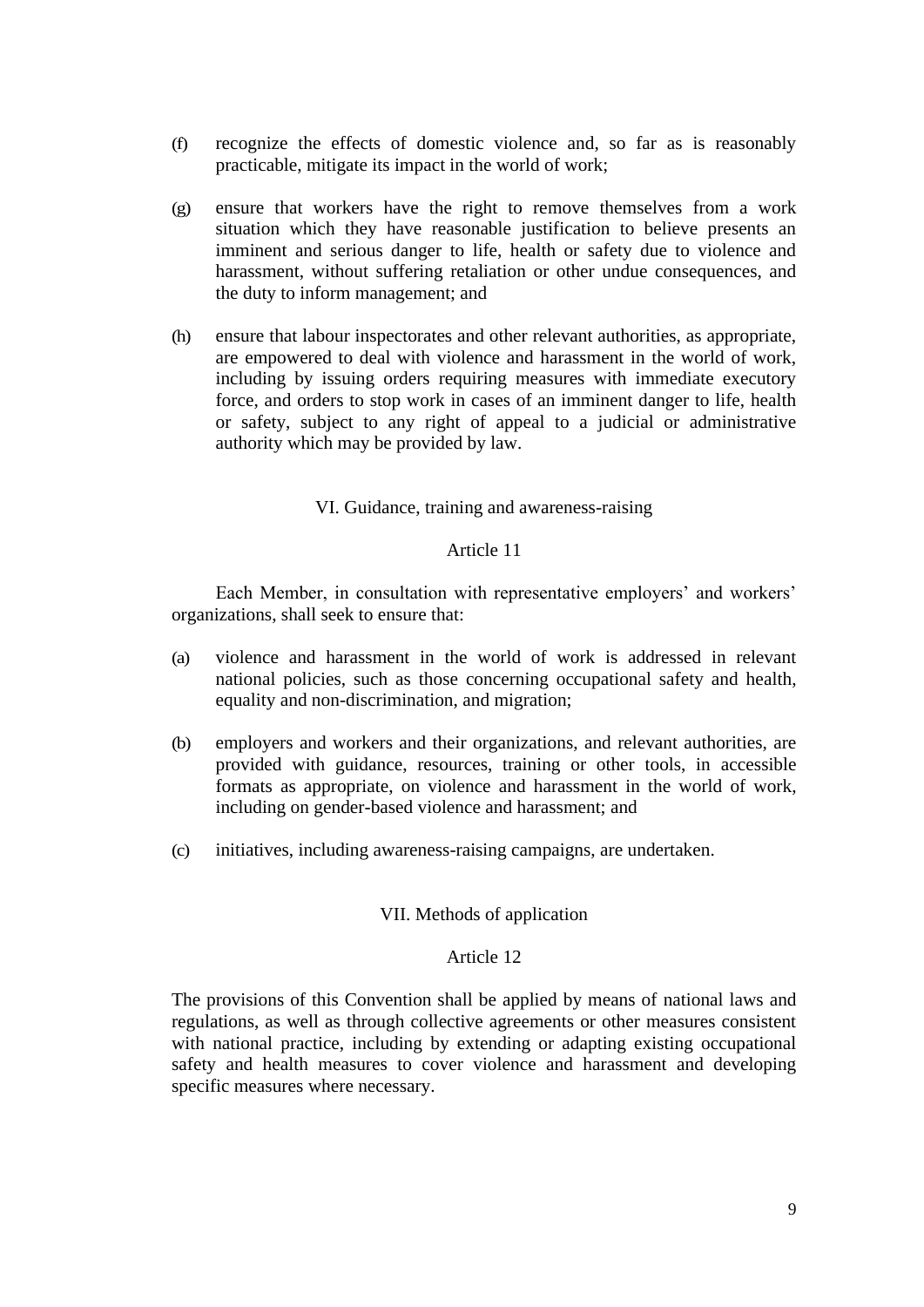#### VIII. Final provisions

## Article 13

The formal ratifications of this Convention shall be communicated to the Director-General of the International Labour Office for registration.

## Article 14

1. This Convention shall be binding only upon those Members of the International Labour Organization whose ratifications have been registered with the Director-General of the International Labour Office.

2. It shall come into force twelve months after the date on which the ratifications of two Members have been registered with the Director- General.

3. Thereafter, this Convention shall come into force for any Member twelve months after the date on which its ratification is registered.

## Article 15

1. A Member which has ratified this Convention may denounce it after the expiration of ten years from the date on which the Convention first comes into force, by an act communicated to the Director-General of the International Labour Office for registration. Such denunciation shall not take effect until one year after the date on which it is registered.

2. Each Member which has ratified this Convention and which does not, within the year following the expiration of the period of ten years mentioned in the preceding paragraph, exercise the right of denunciation provided for in this Article, will be bound for another period of ten years and, thereafter, may denounce this Convention within the first year of each new period of ten years under the terms provided for in this Article.

#### Article 16

1. The Director-General of the International Labour Office shall notify all Members of the International Labour Organization of the registration of all ratifications and denunciations that have been communicated by the Members of the Organization.

2. When notifying the Members of the Organization of the registration of the second ratification that has been communicated, the Director-General shall draw the attention of the Members of the Organization to the date upon which the Convention will come into force.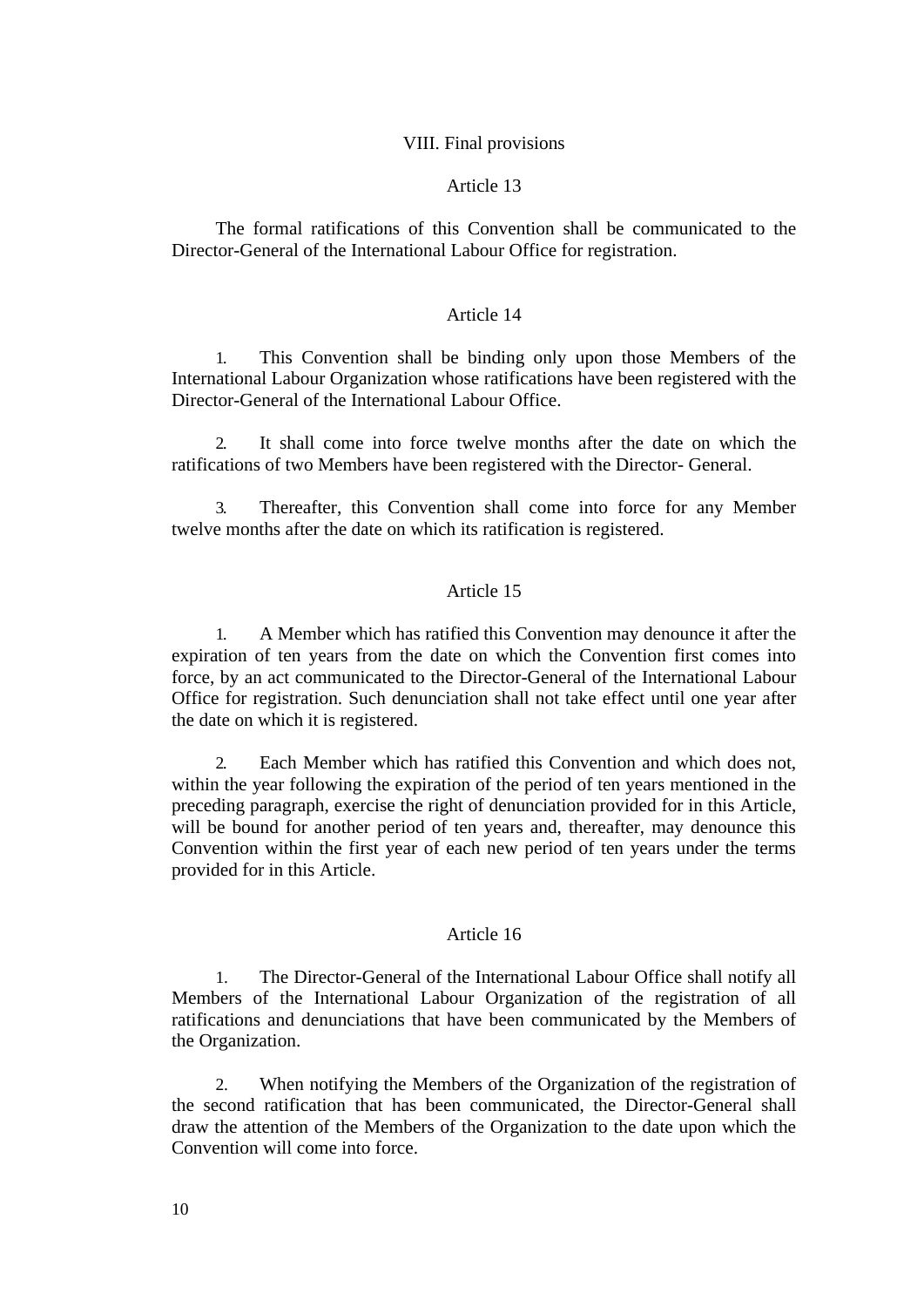#### Article 17

The Director-General of the International Labour Office shall communicate to the Secretary-General of the United Nations for registration in accordance with Article 102 of the Charter of the United Nations full particulars of all ratifications and denunciations that have been registered in accordance with the provisions of the preceding Articles.

#### Article 18

At such times as it may consider necessary, the Governing Body of the International Labour Office shall present to the General Conference a report on the working of this Convention and shall examine the desirability of placing on the agenda of the Conference the question of its revision in whole or in part.

## Article 19

1. Should the Conference adopt a new Convention revising this Convention, then, unless the new Convention otherwise provides:

- (a) the ratification by a Member of the new revising Convention shall ipso jure involve the immediate denunciation of this Convention, notwithstanding the provisions of Article 15 above, if and when the new revising Convention shall have come into force;
- (b) as from the date when the new revising Convention comes into force, this Convention shall cease to be open to ratification by the Members.

2. This Convention shall in any case remain in force in its actual form and content for those Members which have ratified it but have not ratified the revising **Convention** 

#### Article 20

The English and French versions of the text of this Convention are equally authoritative.

The foregoing is the authentic text of the Convention duly adopted by the General Conference of the International Labour Organization during its One hundred and eighth Session which was held at Geneva and declared closed the twenty-first day of June 2019.